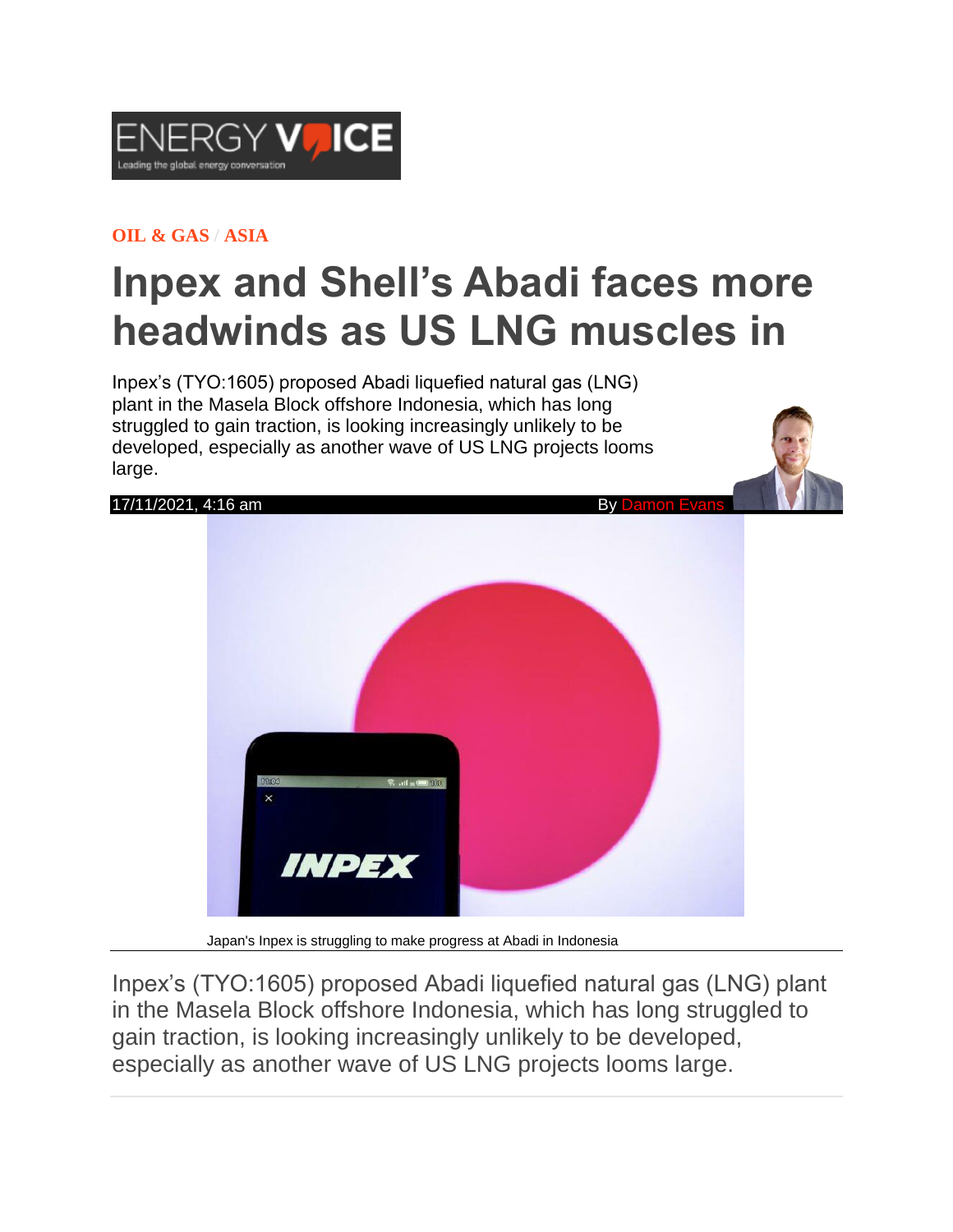Numerous LNG export projects are under development or proposed in the US and they are extremely competitive given their low-cost and flexible shale gas supplies. Moreover, China the world's biggest market for imported LNG, is expected to sign up for further US LNG deals, potentially triggering a third wave of LNG development. Japan's JERA is also racing to secure new supplies from the US, underpinning new investment.

This new wave of LNG investment does not bode well for projects, such as the proposed 9.5 million tonnes per year (t/y) Abadi scheme, that already face numerous hurdles to commercialisation.

If in 2021-2023, final investment decisions (FIDs) for 69 million t/y of new LNG projects move forward as expected, then there will be enough new capacity to meet rising global demand out to the late 2020s, reckons investment research house Bernstein.

As a result, the marginal projects, such as Woodside's Browse in Australia, and Abadi in Indonesia, may face significant delays or ultimately be cancelled, given these projects will continue to face significant constraints in the years to come, Bernstein said in a note this week.

Still, the Indonesian government appears to be in denial about the prospects for the development of Abadi, which has been labelled a project of national significance. Only last month, the head of upstream regulator SKK Migas, Dwi Soetjipto, told local media that Japanese energy company Inpex is expected to take a final investment decision (FID) by 2023. This seems like wishful thinking.

Inpex said in August that it does not plan to take a final investment decision until around 2024-2025, two years later than previous guidance of 2022-2023. This is the latest in a series of delays for Abadi. Inpex blamed the delay on the COVID pandemic, which has disrupted site survey work ahead of front-end engineering and design (FEED). Inpex also said the project may need to be redesigned to incorporate carbon capture and storage (CCS) or carbon capture utilisation and storage (CCUS).

The Abadi field is carbon dioxide (CO2) heavy. Adding CCS or CCUS will likely make the project even less commercially appealing. But the growing push towards decarbonisation, especially among Japanese companies, makes development of Abadi almost impossible without CCS.

Putting aside the CO2 issues, the proposed Abadi development remains commercially unattractive. The breakeven LNG price, based on delivery to Asia, is estimated at around \$8 per million British thermal units (MMBtu).